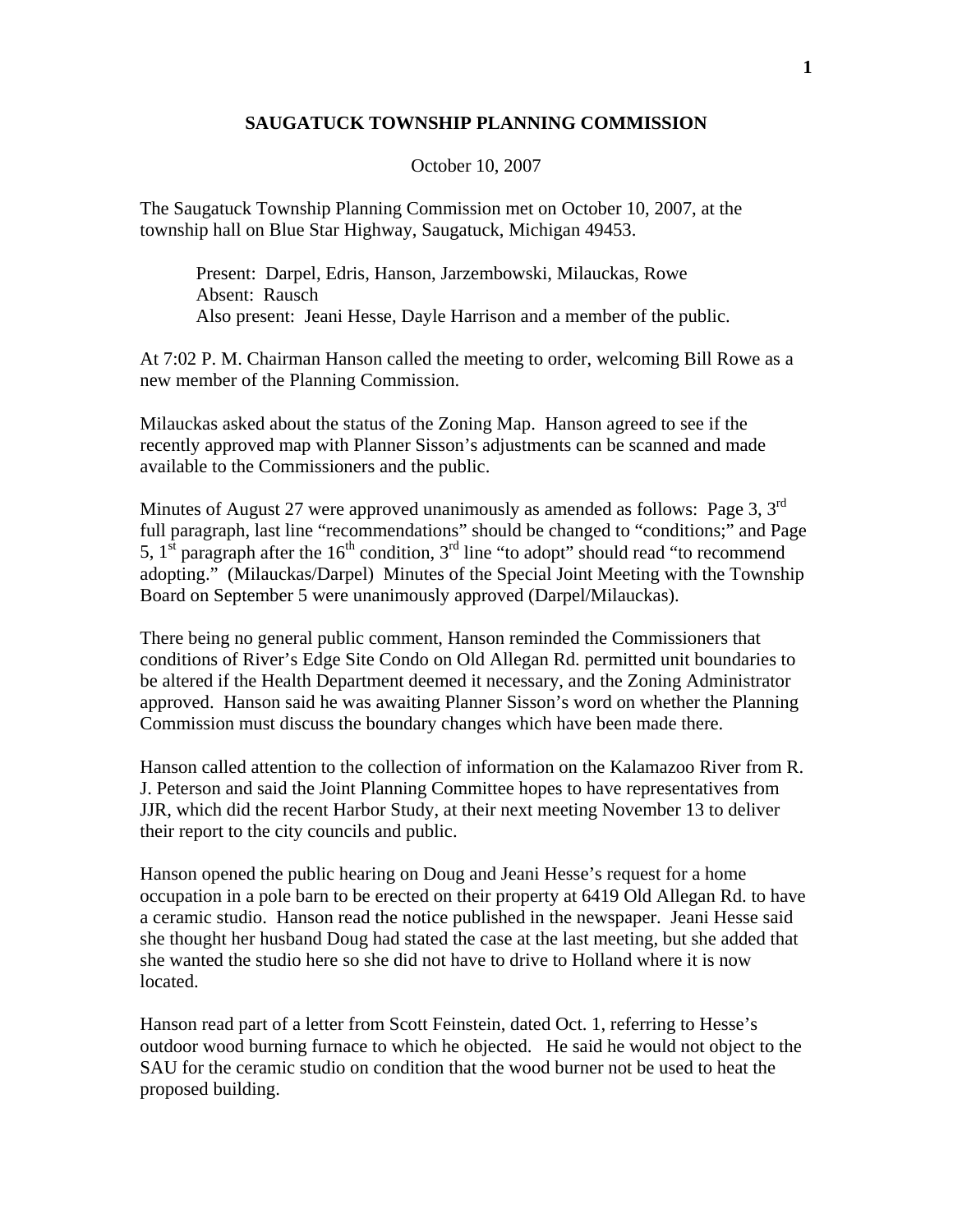Parking was discussed, and Jeani said there would be no more than ten cars in the proposed parking lot. She explained that the rear of the pole barn would be used for storage of farm equipment.

After some discussion of the various officials who have reviewed the Wood Master burner, Jeani said because of Anita Nielson's neighborly approach, she agreed to not burn next year from mid-June to mid-September, depending on how cold the weather is. She said a 4-foot stack has been added to the Wood Master. Jarzembowski called attention to the DEQ recommendations for outdoor wood burners

Deb Matthai, 6936 Hickory Lane, asked what jurisdiction the Planning Commission had to give guidelines about use of the Wood Master since Hesse's has never been actually declared a nuisance. Jarzembowski answered that there is a potential of a nuisance and a health problem.

There being no further public comment, Hanson referred the Planning Commission to the pertinent Zoning Ordinance Sections: 40-642 Home Occupations, 40-692, 40-693 SAU.

Hanson made a motion to approve the ceramic studio Home Occupation SAU for Doug and Jeani Hesse, seconded by Edris, with the following conditions:

(1) There be an annual review of the operation;

(2) The activities of the ceramic studio be limited to the pole barn to be built and not take place in other buildings;

(3) Heating and water heating for the pole barn not utilize the Wood Master or a similar unit;

(4) Principal driveway only will be used for the ceramic studio;

(5) Parking will be as shown on the plan provided on 10/10/07;

(6) Applicant will provide Zoning Administrator with the distance from the edge of the principal drive to the edge of the parking area.

Motion was amended by adding (7) Business shall not operate past 10:00 P.M. Edris supported the amendment. The amended motion carried 5-1, with Milauckas voting NO.

After a brief recess, the meeting reconvened at 8:13 P.M. to discuss the anti-funneling ordinance Sec. 40-907--40-910. Edris pointed out the difference between requirements for inland lakes and waterways where docks and boating are emphasized and for Lake Michigan where beach use is primary. He said the township is more generous with Lake Michigan access rights, and for deep lots containing large parcels. For lots east of Lakeshore Drive, many could have access to the beach through very narrow access strips. Problems with road ends to the beach are not solved by the Ordinance. Hanson asked Edris to bring a copy of Ganges' ordinance and said he thought the present ordinance could be adjusted after some study.

Harrison said the Harbor Study has land-use implications. He proceeded to discuss density calculations as regards wetlands. The Ordinance defines "river's edge" as "ordinary high water mark." Harrison said he thought the Ordinance should not allow wetlands below the high water mark to be used in calculating density or open space on